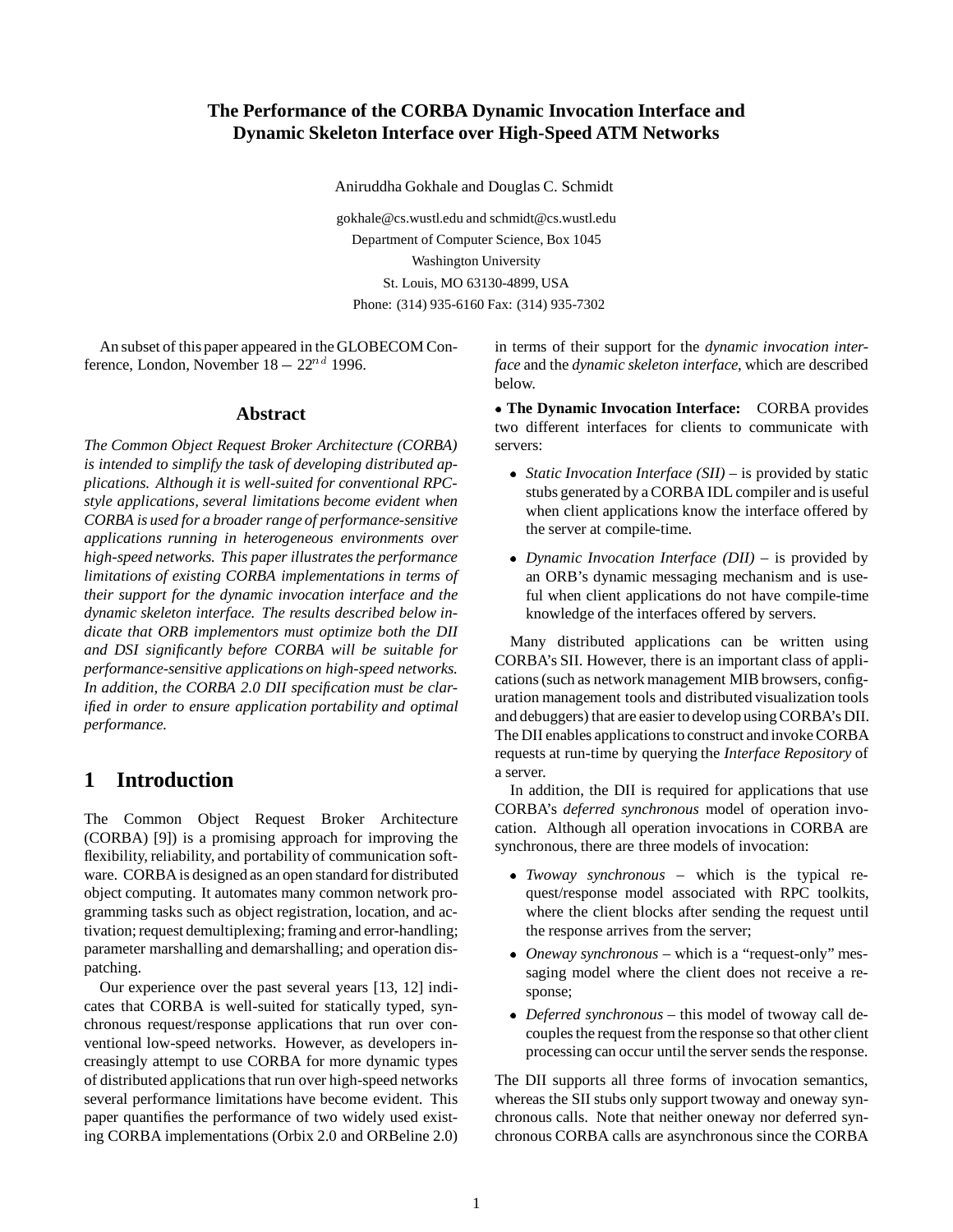specification permits the ORB to block while sending a oneway call (e.g., if the underlying transport layer connection is flow controlled).

The first set of experiments in this paper pinpoint precisely where the key sources of overhead exist in CORBA using the DII. These experiments reveal that the CORBA implementations spent considerable amounts of time in presentation layer conversions for various data types. The experimental results indicate that throughput for different data types is significantly different. This is due to the differences in the amount of overhead in presentation conversion for different data types.

 **The Dynamic Skeleton Interface:** A dynamic skeleton interface (DSI) is the server equivalent of the client side's dynamic invocation interface. The DSI is used when an object implementation does not have any compile time knowledge of the type of the object it is implementing. In this case, the DSI provides a mechanism for delivering incoming requests from the ORB to the object. A client in this case has no way to determine if the server was using a type-specific skeleton or a DSI.

The second set of experiments in this paper pinpoint precisely where the key sources of overhead exist in CORBA for a client using DII and a server using DSI using twoway requests. These experiments reveal that the CORBA implementations spent considerable amounts of time in presentation layer conversions for various data types. In addition, non-optimal internal buffer management strategies results in large amount of time spent for network writes and reads.

Our results indicate that the Orbix and ORBeline CORBA implementations incur very different amounts of overhead depending on the interpretation of the CORBA 2.0 DII/DSI specification and type of the data exchanged between client and server. For instance, CORBA 2.0 does not specify if a DII request object can be reused after an operation is invoked on it. ORBeline allows reuse of DII requests, whereas Orbix does not. This design decision has a substantial impact on performance, *e.g.,* ORBeline with DII request reuse consistently achieved twice as much throughput as the Orbix version that did not reuse DII requests. In contrast, the throughput for sending shorts in Orbix for a buffer size of 128 K is 34 Mbps as opposed to 7 Mbps in the equivalent<sup>1</sup> ORBeline version. In addition, both implementations of CORBA performed very poorly (between 1 to 4 Mbps) when sending structs. Finally, twoway request transfers achieved around 80% of the oneway throughput for each data type, due primarily to the impact of ORB latency.

The remainder of this paper is organized as follows: Section 2 outlines the key components in the CORBA communication architecture; Section 3 demonstrates the key sources of overhead in conventional CORBA implementations over ATM; Section 4 describes related work; and Section 5 presents concluding remarks.



Figure 1: Components in the CORBA Distributed Object Computing Model

### **2 Overview of CORBA**

The CORBA 2.0 standard [9] defines a set of components that allow client applications to invoke operations (op) with arguments (args) on object implementations. Object implementations can be configured to run locally and/or remotely without affecting their implementation or use. Figure 1 illustrates the primary components in the CORBA architecture. The responsibility of each component in CORBA is described below:

 **Object Implementation:** This defines operations that implement a CORBA IDL interface. Object implementations can be written in a variety of languages including C, C++, Java, Smalltalk, and Ada.

 **Client:** This is the program entity that invokes an operation on an object implementation. Accessing the services of a remote object should be transparent to the caller. Ideally, it should be as simple as calling a method on an object, *i.e.,* obj->op(args). The remaining components in Figure 1 help to support this level of transparency.

 **Object Request Broker (ORB):** When a client invokes an operation, the ORB is responsible for finding the object implementation, transparently activating it if necessary, delivering the request to the object, and returning any response to the caller.

 **ORB Interface:** An ORB is a logical entity that may be implemented in various ways (such as one or more processes or a set of libraries). To decouple applications from implementation details, the CORBA specification defines an abstract interface for an ORB that provides various helper functions such as converting object references to strings and vice versa, and creating argument lists for requests made through the dynamic invocation interface described below.

 **CORBA IDL stubs and skeletons:** Many applications utilize the IDL stubs and skeletons in CORBA's Static Invocation Interface (SII). These SII components serve as the "glue" between the client and server applications, respectively, and

<sup>&</sup>lt;sup>1</sup>We performed two sets of DII experiments for ORBeline: one that reused DII requests and one that did not – the latter is equivalent to the Orbix behavior.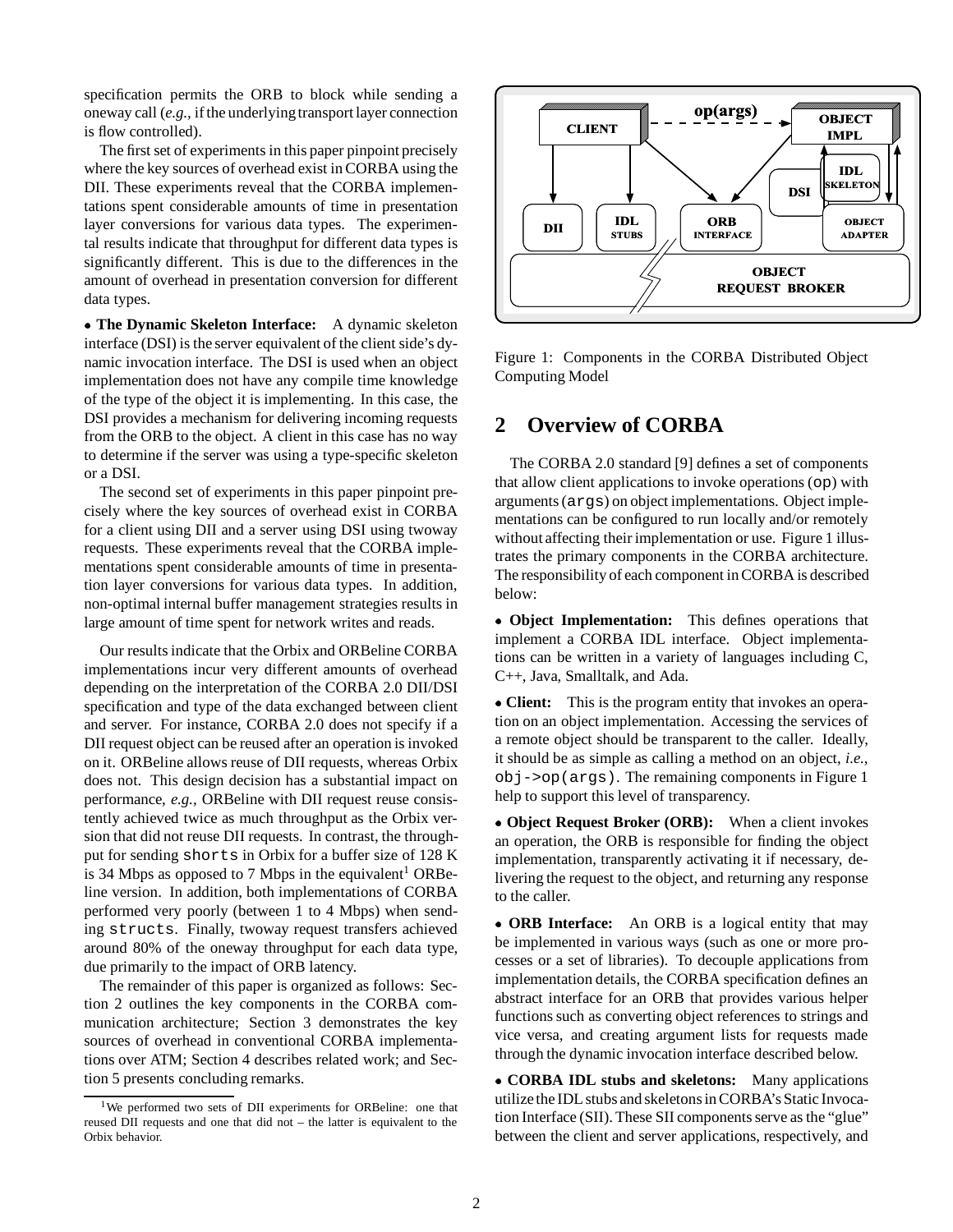the ORB. The transformation between CORBA IDL definitions and the target programming language is automated by a compiler for CORBA IDL.

 **Dynamic Invocation Interface (DII):** This interface allows a client to directly access the underlying request mechanisms provided by an ORB. Applications use the DII to dynamically issue requests to objects without requiring IDL interface-specific stubs to be linked in. Unlike the SII IDL stubs (which only allow RPC-style requests), the DII also allows clients to make non-blocking *deferred synchronous* (separate send and receive) operations.

 **Dynamic Skeleton Interface (DSI):** this is the server side's analogue to the client side's DII. The DSI allows an ORB to deliver requests to an object implementation that does not have compile-time knowledge of the type of the object it is implementing. The client making the request has no idea whether the implementation is using the type-specific IDL skeletons or is using the dynamic skeletons.

 **Object Adapter:** associates object implementations with the ORB and assists the ORB with delivering requests to the object and with activating the object.

As shown below, the primary drawback to using CORBA is its relatively poor performance over high-speed networks. In particular, CORBA implementations of the DII and DSI perform substantially worse than the SII [5]. Moreover, the SII itself does not perform well relative to programming with lower-level communication mechanisms (such as using sockets directly over TCP/IP).

# **3 Experimental Results of CORBA over ATM**

### **3.1 CORBA/ATM Testbed**

This section describes our CORBA/ATM testbed and presents the results of our performance experiments. The experiments in this section were collected using a Bay Networks LattisCell 10114 ATM switch connected to two dualprocessor SPARCstation 20 Model 712s running SunOS 5.5. The LattisCell 10114 is a 16 Port, OC3 155Mbs/port switch. Each SPARCstation 20 contains two 70 MHz Super SPARC CPUs with a 1 Megabyte cache per-CPU. The SunOS 5.5 TCP/IP protocol stack is implemented using the STREAMS communication framework. Each SPARCstation has 128 Mbytes of RAM and an ENI-155s-MF ATM adaptor card, which supports 155 Megabits per-sec (Mbps) SONET multimode fiber. The Maximum Transmission Unit (MTU) on the ENI ATM adaptor is 9,180 bytes. Each ENI card has 512 Kbytes of on-board memory. A maximum of 32 Kbytes is allotted per ATM virtual circuit connection for receiving and transmitting frames (for a total of 64 K). This allows up to eight switched virtual connections per card.

To approximate the performance of communication middleware for channel speeds greater than our available ATM network, we also duplicated our experiments in a loopback mode using the I/O backplane of a dual-CPU SPARCstation 20s as a high-speed "network." The user-level memory-tomemory bandwidth of our SPARCstation 20 model 712s were measured at 1.4 Gbps, which is comparable to OC24 gigabit ATM networks [11].

### **3.2 Traffic Generators**

Earlier studies [13, 12] tested the performance of transferring untyped bytestream data between hosts using several implementations of CORBA and other lower-level mechanisms like sockets. However, there were several limitations with these experiments:

- *Lack of presentation layer measurements* typed data reveals the overhead imposed by the presentation layer conversions since it must be marshalled and demarshalled. However, earlier studies only examined untyped data.
- *Lack of DII measurements* Earlier studies used the CORBA IDL compiler generated SII stubs that are unable to test important CORBA DII based applications such as network management and distributed visualization/debugging tools.
- *Lack of DSI measurements* Earlier studies used the CORBA IDL compiler generated skeletons for the server side. No measurements were performed to evaluate the performance of the DSI.

In contrast, the experiments described below used richly typed data to identify overheads imposed by the DII and DSI. The experiments conducted for this paper extend earlier studies by measuring the performance of two different implementations of CORBA (Orbix 2.0 and ORBeline 2.0) for two features of CORBA:

 **The Dynamic Invocation Interface:** Both CORBA implementations of the CORBA-TTCP  $[12]^2$  client send 64 MB of richly-typed and untyped data as a sequence data type using the DII. The client tests the invoke (twoway communication) and send oneway (oneway communication) methods supported by the CORBA Request interface. The server uses the skeletons generated by the IDL compiler. To use the DII, a client must first create a request using the CORBA create request method. This request is then populated by the appropriate method name and its parameters in the correct order. In our experiment, we create a request and populate it with the method name and a data buffer of the desired size. We sent the same request repeatedly, only varying the data buffer, until 64 MB of data is sent to the server.

Since the request object (*i.e.,* the operation name and associated internal state) does not change in our tests, it is

<sup>2</sup>CORBA-TTCP is a freely available benchmarking program we developed to evaluate the performance of CORBA implementations over TCP/IP/ATM networks.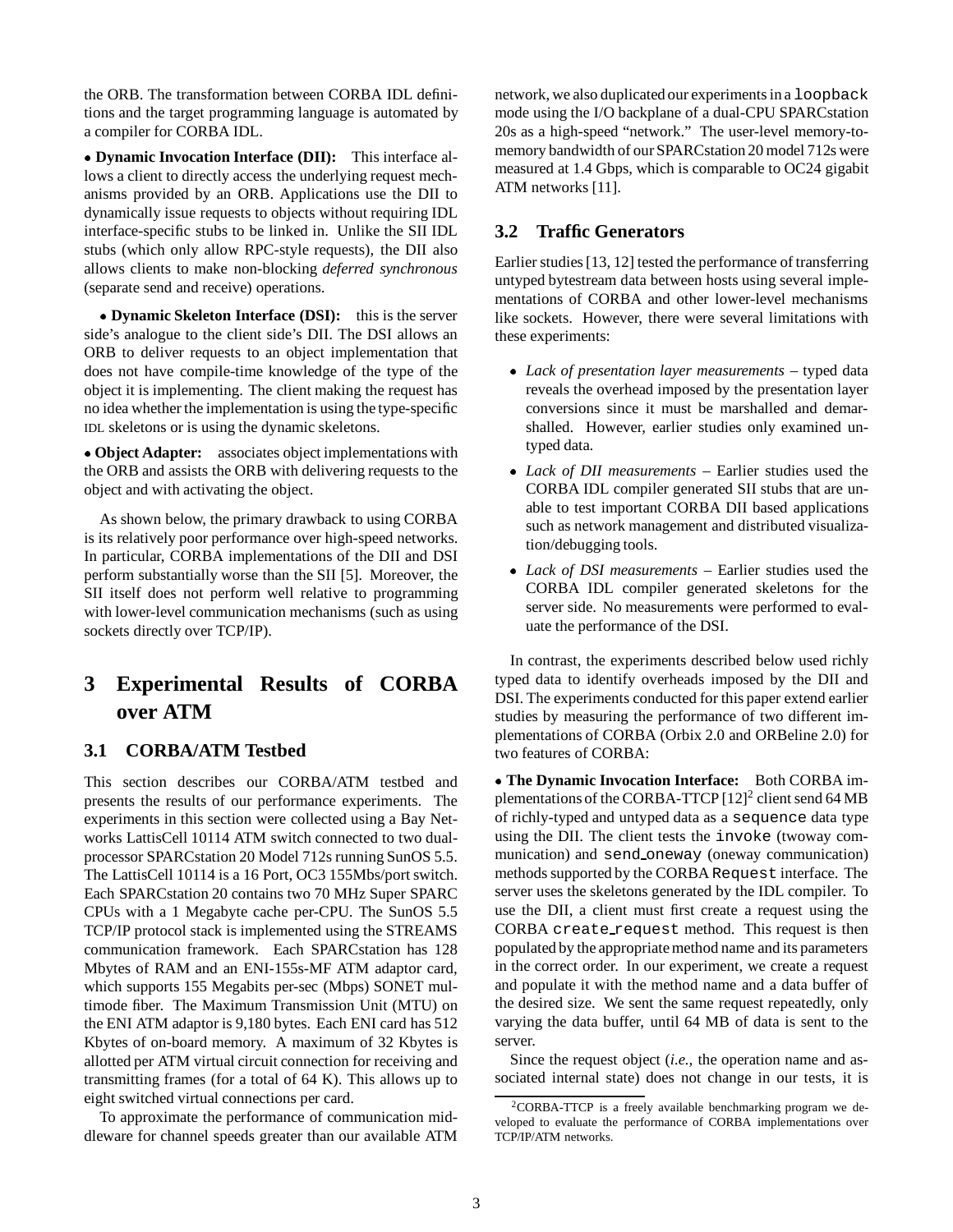desirable to reuse the request object on every invocation to amortize the cost of creating the object. However, the CORBA specification [9] does not specify whether a request created using the create request method can be reused or whether it must be created new and populated by the parameters, and released after every invocation.

Orbix 2.0 did not allow reuse of the request. Therefore, we had to create a new request and populate it repeatedly. This had an adverse effect on the performance since the client spends a significant amount of time in the request creation, population, and release. Conversely, ORBeline 2.0 did allow reuse of the request object, so we could just replace the data buffer. We performed two sets of experiments using the ORBeline CORBA-TTCP client - both with and without request reuse. As described in Section 3.4.1, ORBeline with request reuse twice as well compared with the versions not reusing requests.

 **The Dynamic Skeleton Interface:** The same ORBeline3 client in the DII experiment was used to send requests to the ORBeline CORBA-TTCP server, which uses DSI. The DII client tests the invoke (twoway communication) method<sup>4</sup> supported by the CORBA Request interface. We reused the requests in these tests, as described above.

Traffic for the experiments was generated and consumed by an extended version of the CORBA-TTCP [12] protocol benchmarking tool. This tool extended the standard TTCP for use with CORBA implementations like Orbix 2.0 and ORBeline 2.0. CORBA-TTCP measures end-to-end data transfer throughput in Mbps from a transmitter process to a remote receiver process across an ATM network. In the oneway case, the flow of user data for each version of CORBA-TTCP is uni-directional, with the transmitter flooding the receiver with a user-specified number of data buffers. The twoway communication is just like the oneway communication except that additionally the client blocks until it receives an acknowledgement from the server. Various sender and receiver parameters may be selected at run-time which include the size of the socket transmit and receive queues, the number of data buffers transmitted, the size of data buffers, and the type of data in the buffers.

The following data types were used for all the tests: scalars (short, char, long, octet, double) and a struct composed of all the scalars (PerfStruct). The CORBA implementation transferred the data types using IDL sequences, which are dynamically-sized arrays. These definitions are shown in the Appendix.

### **3.3 Parameter Settings**

Existing studies [4, 7, 2, 13, 12] of transport protocol performance over ATM demonstrate the impact of parameters such as socket queue sizes and data buffer on performance. Therefore, our CORBA-TTCP benchmarks varied these two parameters for each type of data as follows:

 **Socket queue size:** the sender and receiver socket queue size used was 64 K bytes, which is the maximum on SunOS 5.5. These parameters are shown to have a significant impact on CORBA-level and TCP-level performance on high-speed networks due to their influence on the size of the TCP segment window [7, 13].

 **Data buffer size:** Sender buffers were incremented by powers of two, ranging from 1 K bytes to 128 K bytes. The experiment was carried out ten times for each buffer size to account for variations in ATM network traffic (which was insignificant since the network was otherwise unused). The average of the throughput results is reported in the figures below.

### **3.4 Performance Results**

The throughput measurements for the DII and DSI features of CORBA using remote transfers are presented in this section. Detailed profiling measurements of presentation layer, data copying, and memory management overhead are also presented. The profile information was obtained using the Quantify performance measurement tool [14]. Quantify analyzes performance bottlenecks and identifies sections of code that dominate execution time without including its overhead as is the case with traditional sampling-based profilers like the UNIX gprof tool.

#### **3.4.1 Dynamic Invocation Interface Measurements**

The figures presented in this section depict the observed userlevel throughput at the sender for buffer sizes of 1 K, 2 K, 4 K, 8 K, 16 K, 32 K, 64 K and 128 K bytes using 64 KB sender and receiver socket queues (the maximum possible on SunOS  $5.5$ ).<sup>5</sup>

Figures 2 and 3 and 6 depict the throughput obtained for sending 64 MB of data of different data types for the Orbix and ORBeline implementations of CORBA-TTCP over  $ATM$  using oneway<sup>6</sup> and twoway communication without request reuse, respectively. Figure 4 depicts the throughput for the ORBeline CORBA-TTCP implementation that reuses the request.

The shape of the CORBA DII performance curves indicate that the observed throughputsdiffer significantly for different types of data. The observed throughput for a given data type depends on how the CORBA implementation performs

 $3$ Orbix 2.0 does not yet support DSI, so we could not perform the DSI tests for Orbix.

<sup>4</sup>We observed many requests were not reaching the ORBeline DSI server since the requests were oneway. Hence we did not report results for this tests.

<sup>&</sup>lt;sup>5</sup>Our tests revealed that the receiver-side throughput was approximately the same as the sender-side. Therefore, we only show sender-side throughput results.

<sup>&</sup>lt;sup>6</sup>The twoway results are consistently lower than the oneway results since the client in the twoway case blocks for an acknowledgement. Therefore, we omitted the results due to lack of space. Complete results for the tests (*i.e.*, twoway results for DII, loopback tests for the oneway and twoway DII, and oneway results for DSI) are available at http://www.wustl.edu/~schmidt/GLOBECOM-96.ps.gz.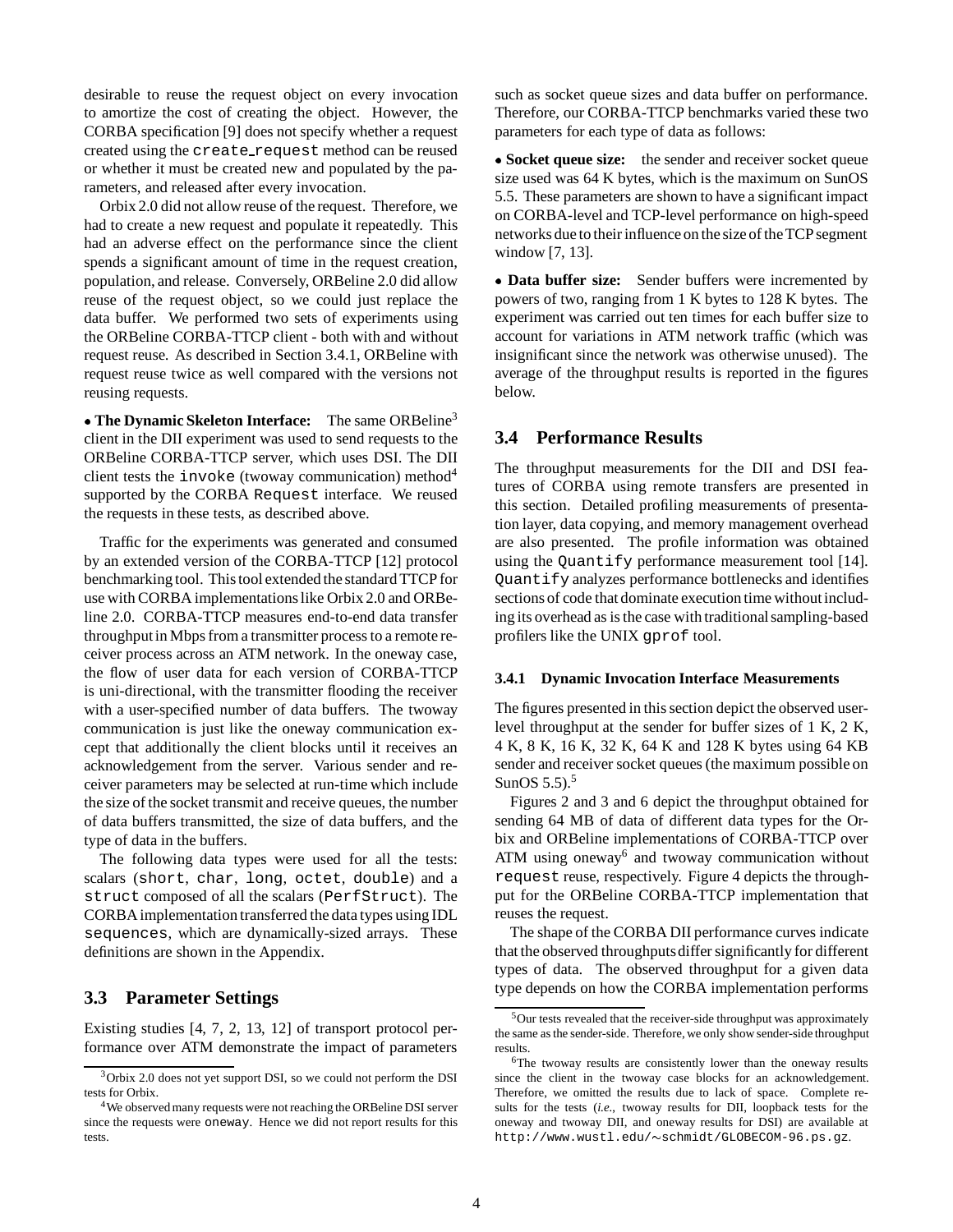

Figure 2: Orbix: Client-side Throughput for Oneway Communication using DII without Request Reuse.



Figure 3: ORBeline: Client-side Throughput for Oneway Communication using DII without Request Reuse.

presentation layer conversions, data copying and memory management. The throughputsinitiallyincrease as the sender buffer size increases due to a decrease in the number of writes. However, this throughput increase begins to level off once network-layer fragmentation occurs. For the ATM network we used, the maximum transfer unit (MTU) was 9,180 bytes. Thus, fragmentation starts once the write buffers become greater than the MTU size. Although the MTU is 9,180 bytes, we do not observe the highest throughput for sender buffer sizes of 8 K, since for these buffer sizes, the number of writes is large and the presentation layer overhead plays a major role in decreasing the throughput.

The throughput for the oneway transfer case was consistently higher than that of the twoway case. In the oneway transfer, the client does not block for a response from the server after it has sent a request. This allows the client to



Figure 4: ORBeline: Client-side Throughput for Oneway Communication using DII with Request Reuse.

send the next request immediately. This behavior differs from our CORBA twoway communication tests, where the clients are blocked until they receive an acknowledgement from the server (although no return values are sent back). The additional latency associated with this blocking reduced the throughput by roughly 20% for the twoway case. This latency may be hard to avoid, however, if the client requires confirmation that the server has completed the request.

A detailed analysis of the overhead incurred on the client and the server side in sending the octet and struct data types for the oneway case with 128 K sender buffer sizes is presented in Tables 1 and 2, respectively. <sup>7</sup> In Tables 1 and 2, theTime in mseccolumn indicates the total time spent by the corresponding operation indicated under the category column. The Percent execution column indicates the percentage of the total execution time taken up by the method. Table 1 reveals that for sending octet/char, the Orbix and both versions of ORBeline spent most of their time in write and populating the request.

In contrast, for each of the other data types (only structs are shown in the table), the implementations spent a significant amount of time creating a request, populating it with parameters and marshalling the data. For example, to send 64 MB of structs, the Orbix version spent 96% of its time in marshalling its parameter and packetizing the data. The throughput for the ORBeline version without request reuse is comparable to that of Orbix. The ORBeline version with request reuse performs much better than the ORBeline version without request reuse and the Orbix version. This is due to the less amount of time spent in marshalling (14,168 msec) and memcpy (896 msec) as opposed to the time taken by the ORBeline version that does not reuse requests (22,215 msec for marshalling and 13,428 msec for memcpy).

In addition, the tables reveal that the throughput for shorts is lower than that for longs because the CORBA

 $7$ The analysis for the twoway case was similar to the oneway case.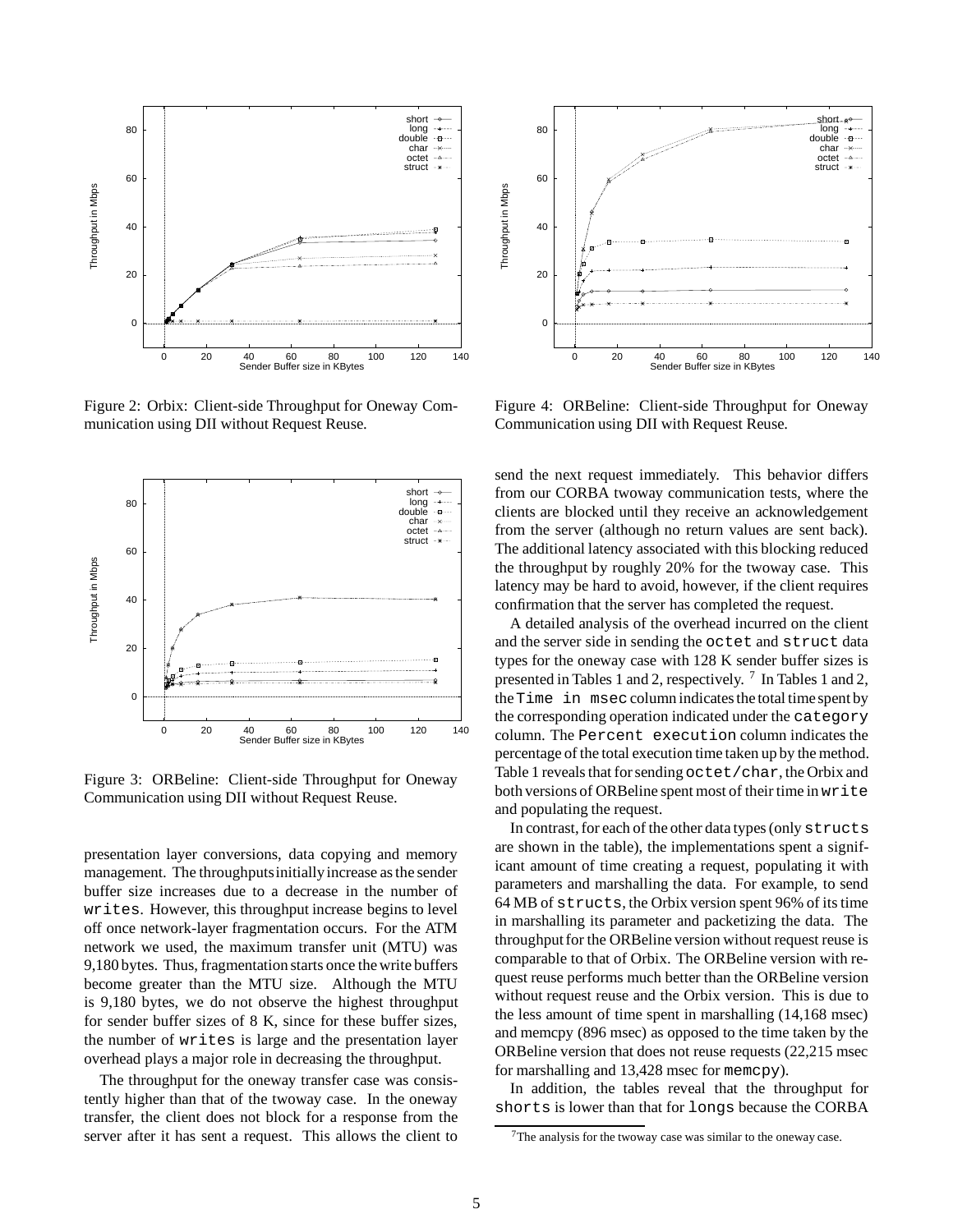| Version           | Data        | <b>Analysis</b>                   |                       |                                    |
|-------------------|-------------|-----------------------------------|-----------------------|------------------------------------|
|                   | <b>Type</b> | Category                          | <b>Time</b><br>(msec) | <b>Percent</b><br><b>Execution</b> |
| Orbix             | octet       | write                             | 26,728                | 73.52                              |
|                   |             | Populating<br>and<br>marshalling  | 7,160                 | 19.70                              |
|                   |             | Allocate<br>memory                | 1.164                 | 3.15                               |
|                   |             | memcpy                            | 895                   | 2.46                               |
|                   | struct      | Marshalling<br>and<br>packetizing | 397,724               | 96.6                               |
|                   |             | write                             | 5,016                 | 1.23                               |
| <b>ORBeline</b>   | octet       | writev                            | 4,623                 | 61.14                              |
| (without          |             | memcpy                            | 1,791                 | 23.69                              |
| request<br>reuse) |             | Allocate<br>memory                | 940                   | 12.43                              |
|                   | struct      | writev                            | 77,605                | 55.72                              |
|                   |             | Populating<br>and<br>marshalling  | 22.215                | 15.95                              |
|                   |             | memcpy                            | 13.428                | 9.64                               |
| <b>ORBeline</b>   | octet       | writev                            | 5,794                 | 85.83                              |
| (with             |             | memcpy                            | 898                   | 13.31                              |
| request           | struct      | writev                            | 76,575                | 64.89                              |
| reuse)            |             | Populating<br>and<br>marshalling  | 14,168                | 12.01                              |

Table 1: Analysis of Client-side Overheads for CORBA DII

| Version         | Data   | <b>Analysis</b> |                       |                                    |
|-----------------|--------|-----------------|-----------------------|------------------------------------|
|                 | Type   | Category        | <b>Time</b><br>(msec) | <b>Percent</b><br><b>Execution</b> |
| Orbix           | octet  | typecode        | 3,361                 | 50.00                              |
|                 |        | assertion       |                       |                                    |
|                 |        | read            | 2,140                 | 32.00                              |
|                 |        | memcpy          | 896                   | 13.39                              |
|                 | struct | demarshalling   | 11,849                | 49.00                              |
|                 |        | typecode        | 6,665                 | 27.57                              |
|                 |        | assertion       |                       |                                    |
|                 |        | read            | 4,985                 | 20.62                              |
| <b>ORBeline</b> | octet  | read            | 3,177                 | 90.48                              |
| (without        | struct | demarshalling   | 10,552                | 58.52                              |
| request         |        | memcpy          | 3,878                 | 21.5                               |
| reuse)          |        | read            | 3,318                 | 18.4                               |
| ORBeline        | octet  | read            | 3,238                 | 90.60                              |
| (with           | struct | demarshalling   | 10,552                | 58.52                              |
| request         |        | memcpy          | 3,878                 | 21.41                              |
| reuse)          |        | read            | 3,395                 | 18.74                              |

Table 2: Analysis of Server-side Overheads for CORBA DII



Figure 5: Client-side Throughput for Oneway Communication using DII in Loopback Mode.



Figure 6: Client-side Throughput for Twoway Communication using DII.

DII implementation spent a larger amount of time doing marshalling and data copying for shorts than for longs. The lowest throughputs were observed for sending structs. The analysis of overheads for the server-side is similar to that of the client-side. The receiver side for data types other than char/octet spends a significant amount of time performing reads and demarshalling the data.

 **Loopback Results:** Figures 5 and 7 depict the throughput obtained for sending 64MB data of various data types for the ORBeline implementation<sup>8</sup> of CORBA-TTCP over ATM. The loopback results provide an insight into the performance that can be expected of the CORBA DII implementations for network channel speeds greater than the 155 Mbps ATM network available for our research.

The figures indicate that for sending octet/chars, the observed throughput increases as the sender buffer sizes in-

<sup>8</sup>As noted earlier, Orbix DII did not operate correctly.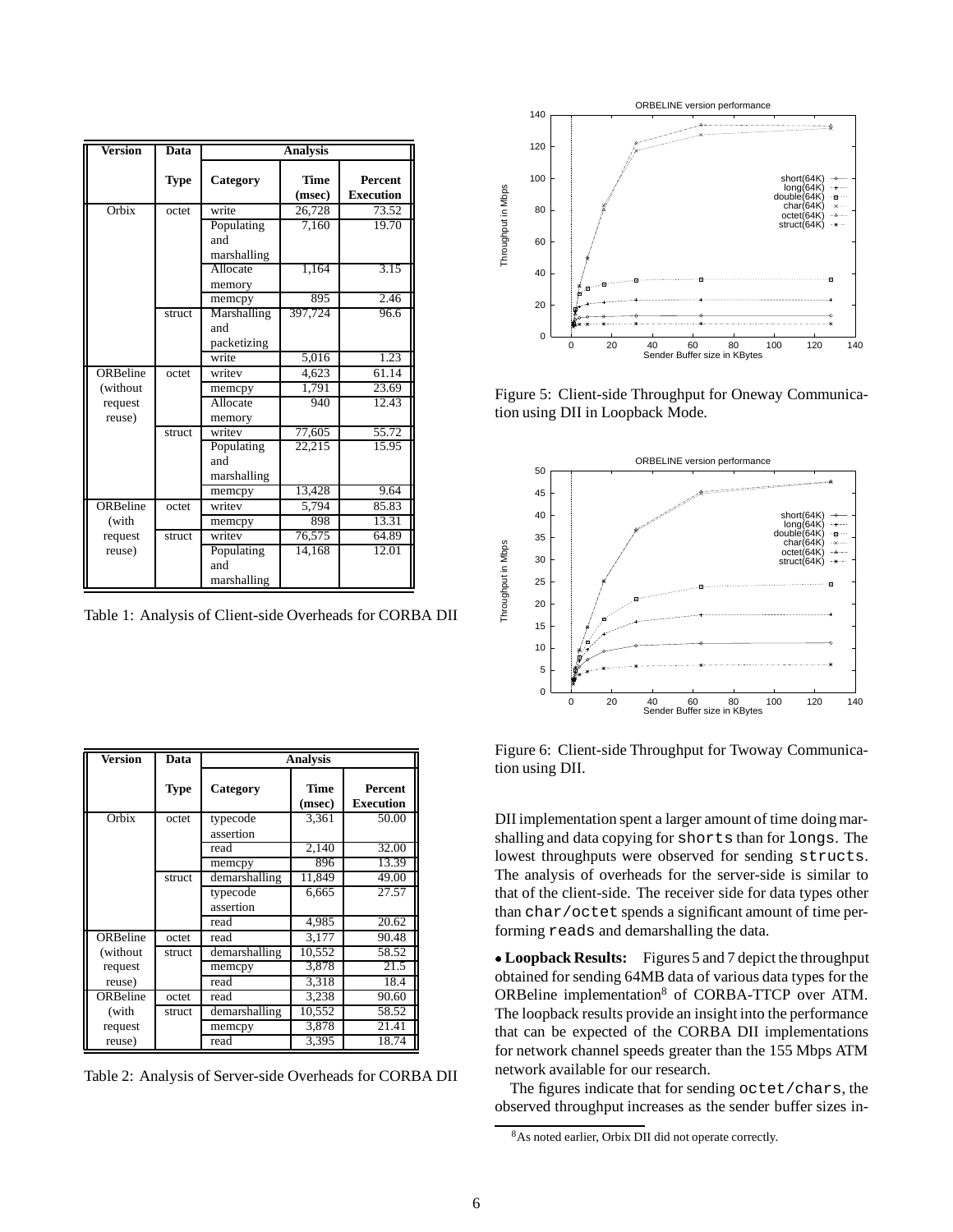

Figure 7: Client-side Throughput for Twoway Communication using DII in Loopback Mode.



Figure 8: Observed Client Throughput using ORBeline DSI

crease. This is due to the lesser number of writes needed as sender buffer size increases. Also, due to the loopback mode, the maximum transfer unit (MTU) of the ATM network (9,180 bytes) does not cause any fragmentation and hence the throughput improves with increasing buffer sizes. The figures also indicate that for the rest of the data types, the presentation layer conversions and data copying operations severely restrict the throughput. A comparison between the Quantify analysis for sending char and double for 64 K sender buffer size reveals that chars spend 1,207 msec in memcpy as opposed to 7,208 msec taken up by doubles. In addition, the marshalling of chars take up 0.54 msec as opposed to 4,434 msec for doubles. This explains why the throughput for sending char/octet is much higher than that for the rest of the data types.

#### **3.4.2 Dynamic Skeleton Interface Measurements:**

Figure 8 depicts the client-side throughput for an ORBe-

| Agent  | Data        | <b>Analysis</b> |                       |                                    |
|--------|-------------|-----------------|-----------------------|------------------------------------|
|        | <b>Type</b> | Category        | <b>Time</b><br>(msec) | <b>Percent</b><br><b>Execution</b> |
| Client | octet       | read            | 3,911                 | 47.95                              |
|        |             | writev          | 2,923                 | 35.84                              |
|        |             | memcpy          | 912                   | 11.19                              |
|        | struct      | writev          | 505,914               | 91.34                              |
|        |             | marshalling     | 13.341                | 2.41                               |
|        |             | and             |                       |                                    |
|        |             | populating      |                       |                                    |
|        |             | memcpy          | 7,198                 | 1.30                               |
|        |             | read            | 5,062                 | 0.91                               |
| Server | octet       | writev          | 23,572                | 82.00                              |
|        |             | memcpy          | 2,701                 | 9.40                               |
|        |             | read            | 1,806                 | 6.29                               |
|        | struct      | writev          | 1,250,130             | 92.41                              |
|        |             | demarshalling   | 39,373                | 2.89                               |
|        |             | memcpy          | 19,693                | 1.46                               |

Table 3: Analysis of Overhead using Twoway Client-side DII and Server-Side DSI

line client using DII and an ORBeline server using DSI for twoway transfer.<sup>9</sup> The shape of the CORBA DSI performance curves indicate that the observed throughputs differ significantly for different types of data. The throughput for a given data type depends on how the CORBA implementation performs presentation layer conversions, data copying and memory management.

Of all the CORBA data types we tested, the chars and octets performed the best. This is not surprising, and results from the fact that presentation layer conversions and data copying can be minimized for this "untyped" data (though both ORBs do perform multiple data copies for chars and octets). Throughput initially increases as the sender buffer size increases due to a decrease in the number of writes and reads. However, the increased throughput begins to level off once network-layer fragmentation occurs. For our ATM network, the maximum transfer unit (MTU) was 9,180 bytes. Thus, fragmentation occurs once the write buffers become greater than the MTU size. Although the MTU is 9,180 bytes, we do not observe the highest throughput for sender buffer sizes of 8K. For these buffer sizes, the number of writes is large and the presentation layer overhead plays a major role in decreasing the throughput.

Table 3 depicts the time spent by the sender and receiver of the ORBeline version of CORBA-TTCP using DSI when transferring 64 Mbytes of sequences using 128 K sender and receiver buffers and 64 K socket queues. An analysis for octets(best throughput) andstructs(worst throughput) is presented. These figures precisely pinpoint the time spent in marshalling, data copying, and reading and writing of buffers. The time taken for writes suggests the use of nonoptimal buffer management and flow control methods used by the ORBs.

<sup>&</sup>lt;sup>9</sup>Oneway transfer results have not been presented since the ORBeline 2.0 frequently drops oneway operations at the server. Although this behavior is allowed by the "best effort" semantics of CORBA oneway operations, it appears to be a bug in the ORBeline implementation.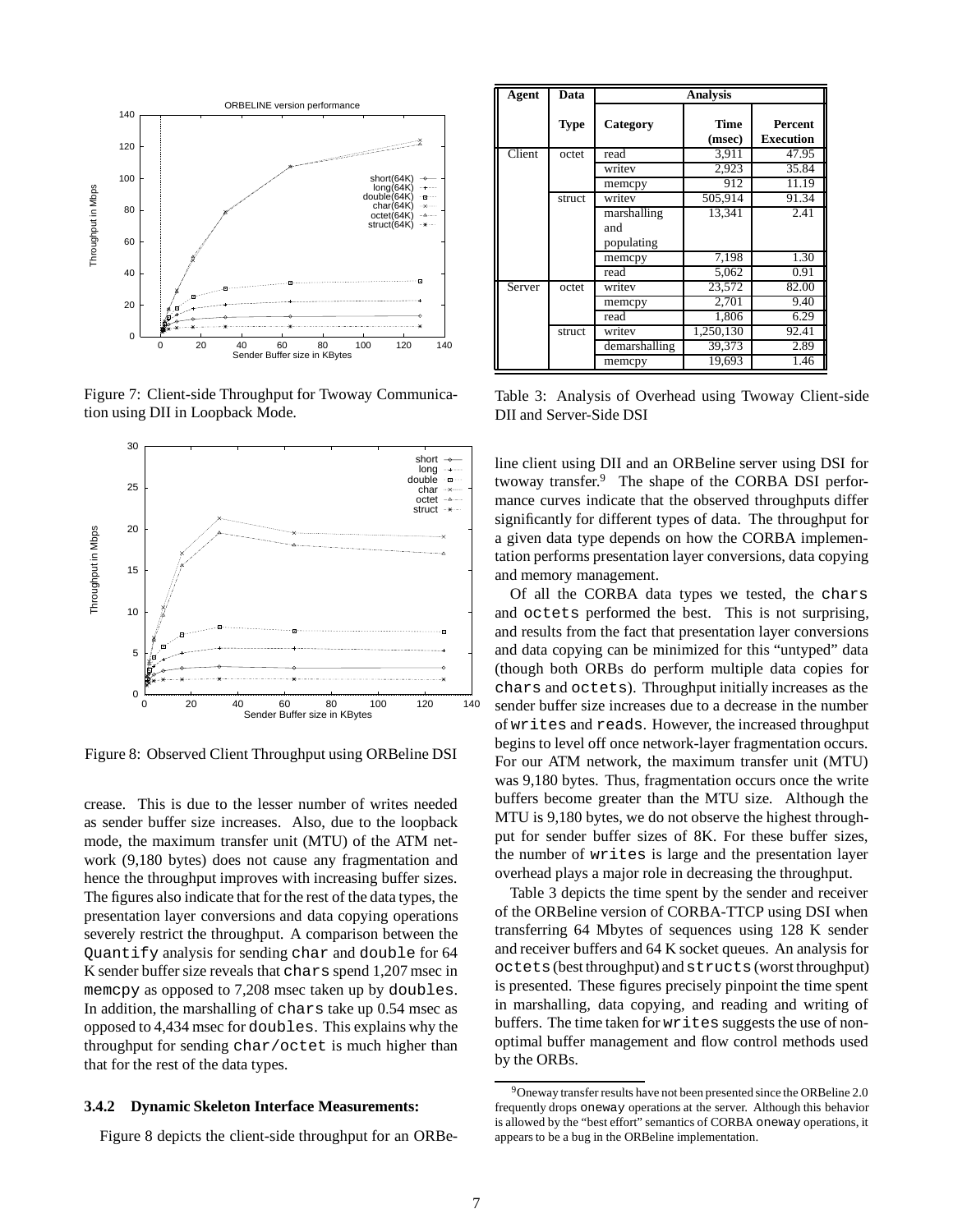The analysis of the performance of the CORBA implementations suggests that optimized read/writes, presentation layer conversions and data copying are the primary areas that must be optimized to achieve higher throughputs.

## **4 Related Work**

Existing research in gigabit networking has focused extensively on enhancements to TCP/IP. Less attention has been paid to integrating the following topics related to communication middleware like CORBA:

 **Transport Protocol Performance over ATM networks:** [4, 7, 2] present results on performance of TCP/IP (and UDP/IP [2]) on ATM networks by varying a number of parameters (such as TCP window size, socket queue size, and user data size). This work indicates that in addition to the host architecture and host network interface, parameters configurable in software (like TCP window size, socket queue size and user data size) significantly affect TCP throughput. [2] also shows that UDP performs better than TCP over ATM networks, which is attributed to redundant TCP processing overhead on highly-reliable ATM links.

A comparison of our current results for typed data with other work using untyped data in a similar CORBA/ATM testbed [13] reveal that the performance of Orbix for sequences of scalar data types is almost the same as that reported for untyped data sequences using the statically generated stubs and the IIOP. However, the performance of transferring sequences of CORBA structs for 64 K and 8 K was much worse than those for the scalars. As discussed earlier, this overhead arises from the amount of time the CORBA implementations spend performing presentation layer conversions and data copying.

 **Presentation layer and data copying:** The presentation layer is a major bottleneck in high-performance communication subsystems [1]. This layer transforms typed data objects from higher-level representations to lower-level representations (marshalling) and vice versa (demarshalling). In both RPC toolkitsand CORBA, this transformation process is performed by client-side stubs and server-side skeletons that are generated by interface definition language (IDL) compilers. IDL compilers translate interfaces written in an IDL (such as XDR [15], NDR [3], or CDR [9]) to other forms such as a network wire format. A significant amount of research has been devoted to developing efficient stub generators. We cite a few of these and classify them as below.

 *Annotating high level programming languages* – The Universal Stub Compiler (USC) [10] annotates the C programming language with layouts of various data types. The USC stub compiler supports the automatic generation of device and protocol header marshalling code. The USC tool generates optimized C code that automatically aligns data structures and performs network/host byte order conversions.

 *Generating code based on Control Flow Analysis of interface specification* – [6] describes a technique of exploiting application-specific knowledge contained in the type specifications of an application to generate optimized marshalling code. This work tries to achieve an optimal tradeoff between interpreted code (which is slow but compact in size) and compiled code (which is fast but larger in size). A frequency-based ranking of application data types is used to decide between interpreted and compiled code for each data type.

None of the systems described above are targeted for communication middleware (*e.g.,* CORBA) requirements and constraints such as heterogeneity, high system reliability, efficient marshalling/demarshalling of parameters, flexible and efficient object location and selection, and higher level mechanisms for collaboration among services [8].

## **5 Concluding Remarks**

An important and growing class of applications (such as interface browsers, network management applications, and distributed visualization/debugging tools) require flexible, highperformance communication middleware linked by highspeed networks. Contemporary CORBA implementations do not yet meet these requirements due to overhead stemming from (1) excessive presentation layer conversions and data copying, (2) inefficient server demultiplexing techniques, (4) long chains of intra-ORB function calls, and (4) non-optimized buffering algorithms used for network reads and writes. On low-speed networks this overhead is often masked. On high-speed networks, this overhead becomes a significant factor limiting communication performance and ultimately adoption by developers.

As users and organizations migrate to networks with gigabit data rates, the inefficiencies of current communication middleware (like CORBA) will force developers to choose lower-level mechanisms (like sockets) to achieve the necessary transfer rates thereby increasing development effort and reducing system reliability, flexibility, and reuse. This is a serious problem for mission/life-critical applications (such as satellite surveillance and medical imaging [4]).

This paper illustrates how existing CORBA implementations incur considerable overhead when application use the dynamic invocation interface (DII) and the dynamic skeleton interface (DSI) over high-speed ATM networks. Our DII and DSI results indicate that both Orbix 2.0 and ORBeline 2.0 incur different levels of presentation conversion overhead for different CORBA data types. Moreover, non-optimal internal buffer management strategies lead to large amounts of time spent in network writes and reads.

Finally, the experiments indicate that for DII, it is desirable to permit reuse of requests if the operations are oneway and the parameter values do not change. The current CORBA 2.0 specification does not define whether this is legal or not, so different implementations interpret the specification differ